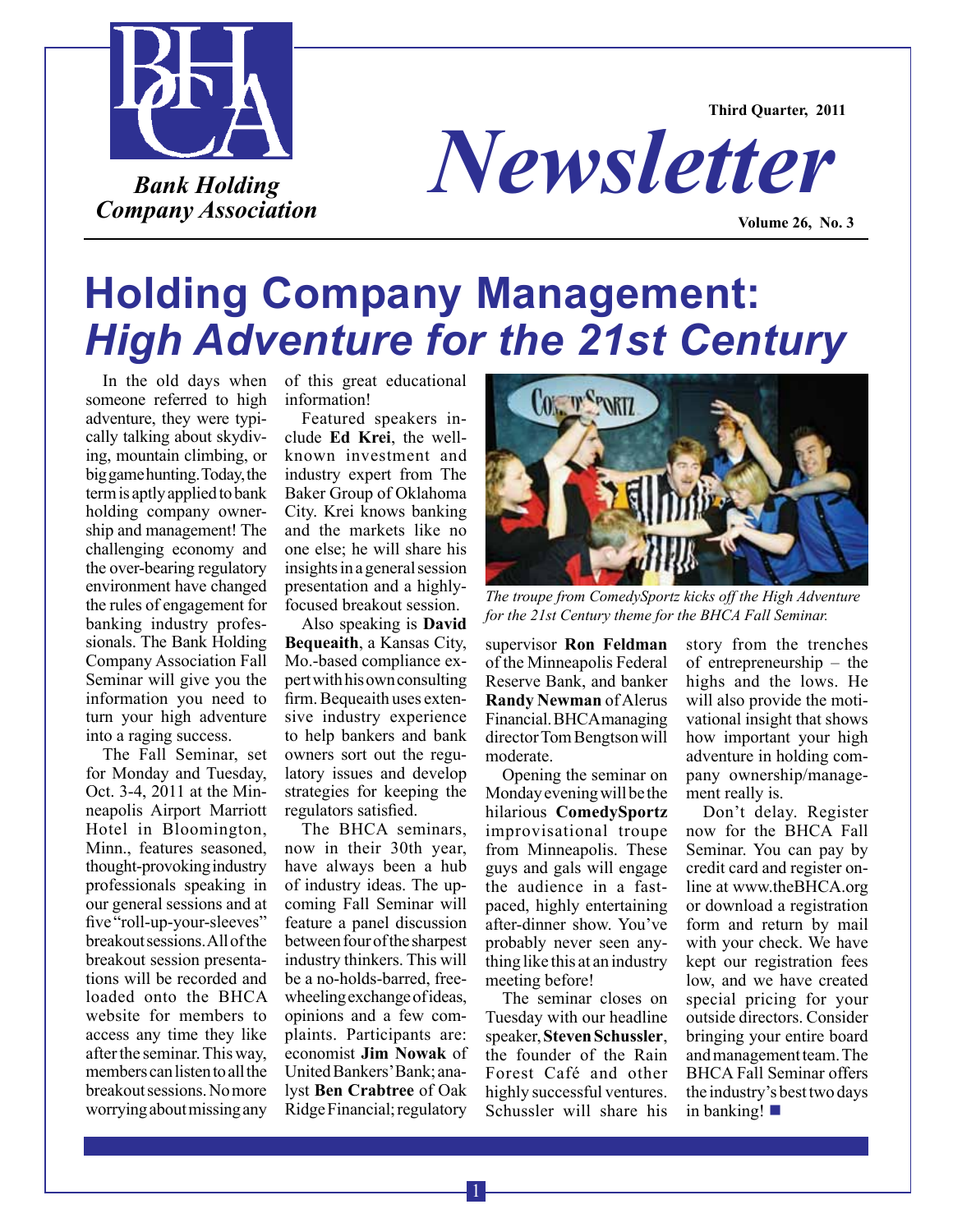## *President***'***s Column*

*Douglas L. Jilek Prairie Bancshares, Inc. Lester Prairie, Minn.*



## **End-of-summer reflections on 1-year anniversary of Dodd-Frank Act**

With the BHCA Fall Seminar coming up soon, that means summer is over. I can't believe how fast the time flies. Summer is short in Minnesota so I always try to make the most of it; I hope you do to.

One of the highlights of

my summer was attending the regulatory panel this association co-sponsored with the Independent Community Bankers of Minnesota. You will find coverage elsewhere in this newsletter. BHCA is focused on education, so we are pleased to be able to present informative forums such as this.

The forum took place mid-July, very near the one-year anniversary of the signing of the Dodd-Frank Act. Fortunately, most of the law is directed at larger banks but it still is having a major impact on community banks and their holding companies. The law mandates the creation of several news rules, to be written by the various regulatory agencies. As of the middle of July, 121 new rules applicable to the banking industry had been proposed; 38 of those had been finalized. That still leaves another 215 rules yet to be addressed. The industry already has a huge compliance obligation to handle; these new rules don't help.

Perhaps the main reason for passing reform legislation in the first place was to impose new rules on some of the non-banks in the shadow banking sector. These unregulated entities were the source of many of the problems which led to the housing collapse and financial crisis of 2008. I am not a fan of the new Consumer Financial Protection Bureau, but there is one silver lining in this ominous cloud: the Bureau is supposed to bring banklike regulation to some of the unregulated industries. Not much has happened on this front yet, but the promise of action has been written into law and I am looking forward toward the fulfillment of that promise. The appointment of a CFPB director has been bogged down by politics but once a director is in place, the Bureau will be able to go after the non-banks and I wish them all the luck in the world.

The other big objective of the Dodd-Frank Act was to resolve the too-big-to-fail problem. Several procedures are being put in place that are designed to handle a large bank failure, should one of the mega banks or other large financial institutions get into trouble. I suppose we will never know whether these systems are successful until they are actually tested, and nobody's hoping for that. In the end, the TBTF question is a political one and our elected officials are going to have to muster up all the will they have to navigate through the next financial crisis, whether that involves a large bank failure or not.

We still have a few weeks before the snow flies. Make the most of it. I look forward to seeing you at the Fall Seminar on Oct. 3-4.  $\blacksquare$ 

## **Welcome New Members**

The Bank Holding Company Association is pleased and honored to welcome the following new members who have joined the Association recently:

### **Richard P. Olson, Attorney**

Olson & Burns, P.C., Minot, N.D.

*Olson & Burns P.C. has been serving clients throughout North Dakota since 1985. The firm's six attorneys offer services on legal matters ranging from general litigation to probate, estate planning, real estate law,business planning, and commercial transactions, with a strong emphasis on representation of financial institutions. We currently represent more than 40 banks and other financial institutions.*

## **Paul Rosol, Risk Advisory Services** Experis, Edina, Minn.

*Experis, formerly Jefferson Wells, offers innovative workforce solutions that help companies create competitive advantage. From basic to complex, we custom tailor our services to fit our clients' needs – from interim and permanent professional talent resourcing to complete project solutions in the areas of risk advisory, tax and finance & accounting.*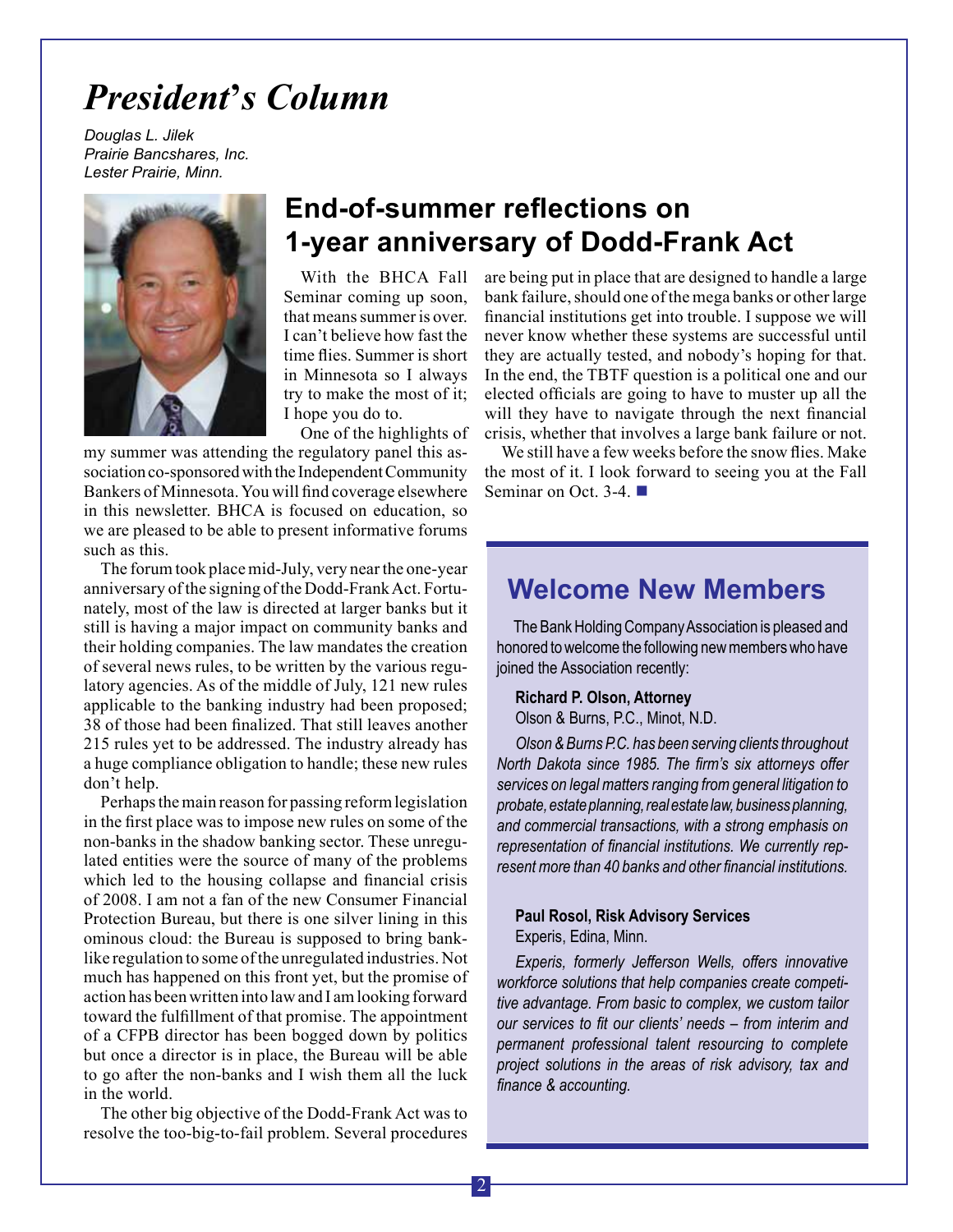

### **2011 Bank Holding Company Association BOARD OF DIRECTORS**

#### *Officers:*

**President Douglas L. Jilek** Prairie Bancshares, Inc. Lester Prairie, Minn.

**Vice President Bruce Ferden** Frandsen Financial Corporation Arden Hills, Minn.

**Treasurer Charles Robasse** Wabasso Bancshares, Inc. Wabasso, Minn.

**Past President Steven M. Wilcox** Wilcox Bancshares, Inc. Grand Rapids, Minn.

#### *Directors:*

**Douglas L. Farmer** Farmer Bancshares, Inc. Holmen, Wis.

**Patrick J. Gates** Security Financial Services, Inc. Hibbing, Minn.

**James C. Kramer** Southeast Minnesota Bancshares, Inc. Altura, Minn.

**Gary W. Paulson** First Holding Co. of Park River, Inc. Park River, N.D.

#### **Larry Peterson**

First Financial Services, Inc. Moose Lake, Minn.

**William Rosacker** United Bankers' Bancorporation, Inc. Bloomington, Minn.

#### *Managing DIRECTOR:*

Tom Bengtson 7400 Metro Blvd., Suite 217 Minneapolis, MN 55439

*The BHCA Newsletter is published quarterly by the Bank Holding Company Association for its members. To submit an article, please contact BHCA Managing Director Tom Bengtson at 952-835-2248 or 1-800-813-4754. FAX: 952- 835-2295, e-mail: info@thebhca.org*.

## *Director***'***s Column*

*By Tom Bengtson Managing Director*



## **Saying goodbye to a dear friend**

Dennie Emmans, the long-time executive director of this association, passed away on July 26 after a six-year bout with cancer. Having known Dennie since 1994, I will miss him greatly. His July 30 funeral was well attended; several members of the BHCA were there. The presiding priest made some excellent comments connecting Dennie with the characteristics of his life-long profession in the financial services world.

After the funeral, several members of his family shared stories about Dennie at a luncheon. It was great to hear of his devoted family life. Clearly, Dennie made an impact on a lot of people. In addition to fathering six kids with his bride of 50 years, Sarah, he served on the local school board, serving as chairman for eight years. He also was very active in local athletics, having been an athlete himself in his younger years. In 2009, he was inducted as an inaugural member of the St. Francis High School Hall of Fame. After college, he pitched in the Detroit Tiger's professional baseball organization. And, Dennie was a consummate golfer, playing up through the summer of 2010.

While he headed the BHCA, he always encouraged me to cover the seminars for *NorthWestern Financial Review*. I was happy to take pictures at the events, and share them so they could be used in the association newsletter. Dennie and I shared a few lunches over the years, typically visiting at the Olive Garden Restaurant just across the parking lot from Dennie's office in Coon Rapids. He was very plugged into industry developments and he nearly always had news for me.

Most recently, Dennie was very helpful in the association's transition to my management, which began Jan. 1 after Dennie retired.

I will always remember Dennie for his upbeat nature. Even after he was diagnosed with cancer, he remained upbeat. "How ya doing, Dennie?" and he'd always say "Pretty good," even though you knew he had just completed a difficult round of chemotherapy.

He put on successful, consistent seminars for bankers, bank owners and managers. He did a lot of good for the industry, putting on more than 30 seminars, leveraging his experience as a banker for Crosstown State Bank in Ham Lake, Minn., where he worked for 14 years up until 1994.

Reflecting on the death of a friend always reminds me how precious life is. Time is short. Dennie was only 70, which seems very young to me. You never know when your time is going to be up so don't put off the important things. If you have something in life you want to do, or perhaps need to do, do it now.  $\blacksquare$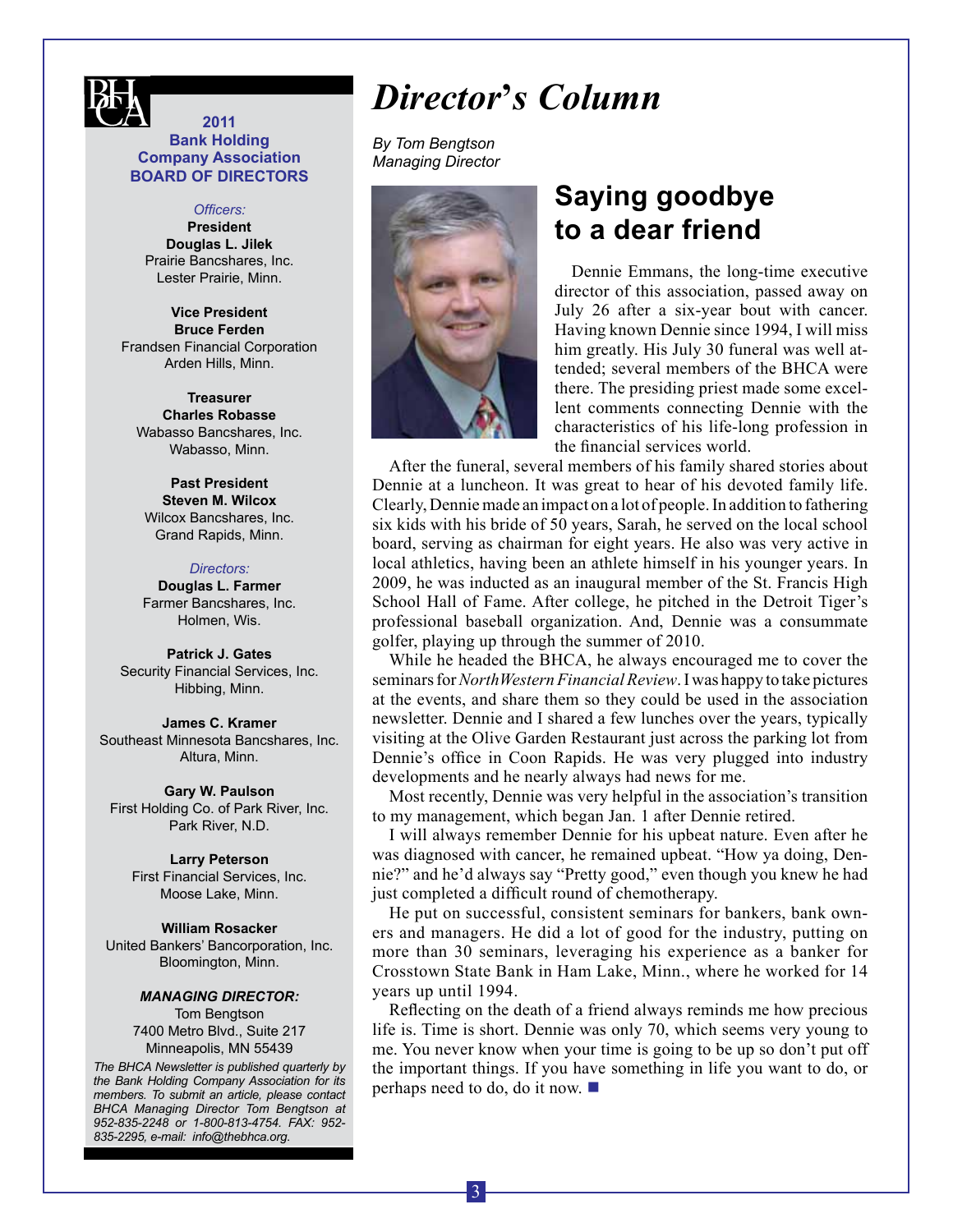# **Regulators offer industry insights at jointly sponsored panel**

A three-person panel with regulatory expertise addressed about 70 bankers at a jointly sponsored presentation July 19 at the Legends Golf Club in Prior Lake Minnesota. Ron Feldman, senior vice president, Federal Reserve Bank of Minneapolis; Mark Moylan, Deputy Regional Director, FDIC; and Jim Kendrick, Independent Community Bankers Association of America, offered insights into the current regulatory environment at a meeting sponsored by the Independent Community Bankers of Minnesota and the Bank Holding Company Association.

It was the third consecutive year the two associations have worked together to present the morning panel discussion followed by an afternoon of golf.

Feldman reported that 40 percent of Minnesota's 288 holding companies are rated 3, 4 or 5 on the CAMELS scale. He said the Federal Reserve generally does not lift enforcement actions until a bank obtains a rating of 1 or 2. He said, however, that the Fed is considering options for lifting enforcement actions sooner.

Feldman noted that he is frequently asked whether regulators are deliberately encouraging industry consolidation. "The Fed is not interested in reducing the number of community banks," he assured. "We want to see them grow. If you want to fund small business, you need banks that gather firsthand information from those small businesses. Big banks are not equipped to do that." I n d u s t r y

c o n d i t i o n s in the Upper Midwest are improving, based on the

number of bank failures. Moylan said that last year by the middle of July there had already been 19 bank failures in the region. "There has been one bank failure in the Kansas City region this year," he reported. The pace of new cease and desist orders also is decreasing, he said.

"I am very optimistic about next year in terms of earnings," Moylan said. "I think the difficult times are over." He said when he begins to see banks moving other real estate owned off their books, "then I know we will have made it."

Regulators are encouraging bankers to conduct stress tests, and Moylan said bankers should remember to stress test the liabilities



*The regulator forum presented on July 19 featured, from left, Mark Moylan of the FDIC; Jim Kendrick of the ICBA; Ron Feldman of the Federal Reserve Bank of Minneapolis, and Ed Drenttel of Winthrop and Weinstine.*

portion of their balance sheet. He encouraged bankers to consider the impact of interest rate changes, for example.

Moylan acknowledged the growing regulatory burden, saying the impact is particularly notable at smaller banks. Nonetheless, he said, many small banks are weathering the storm. He noted that in the Kansas City region, there are 85 banks with \$20 million in assets or fewer. He said 68 of those banks are profitable.

Kendrick, an expert on accounting policies, said there is a movement to merge the accounting standards from the United States with those of Europe. The United States approach is more rules based, while the European approach is based more on principles. As accounting standards become more internationalized, Kendrick said the need for a separate set of standards for private companies becomes greater.

Kendrick encouraged bankers to write letters to FASB when they have issues with accounting proposals. He said FASB is doing more public outreach than ever before.

The two-hour panel discussion was moderated by Ed Drenttel of the Winthrop and Weinstine law firm in Minneapolis. Mike Rothman, commissioner of commerce for the state of Minnesota, was scheduled to participate but was prevented by the state government shutdown.  $\blacksquare$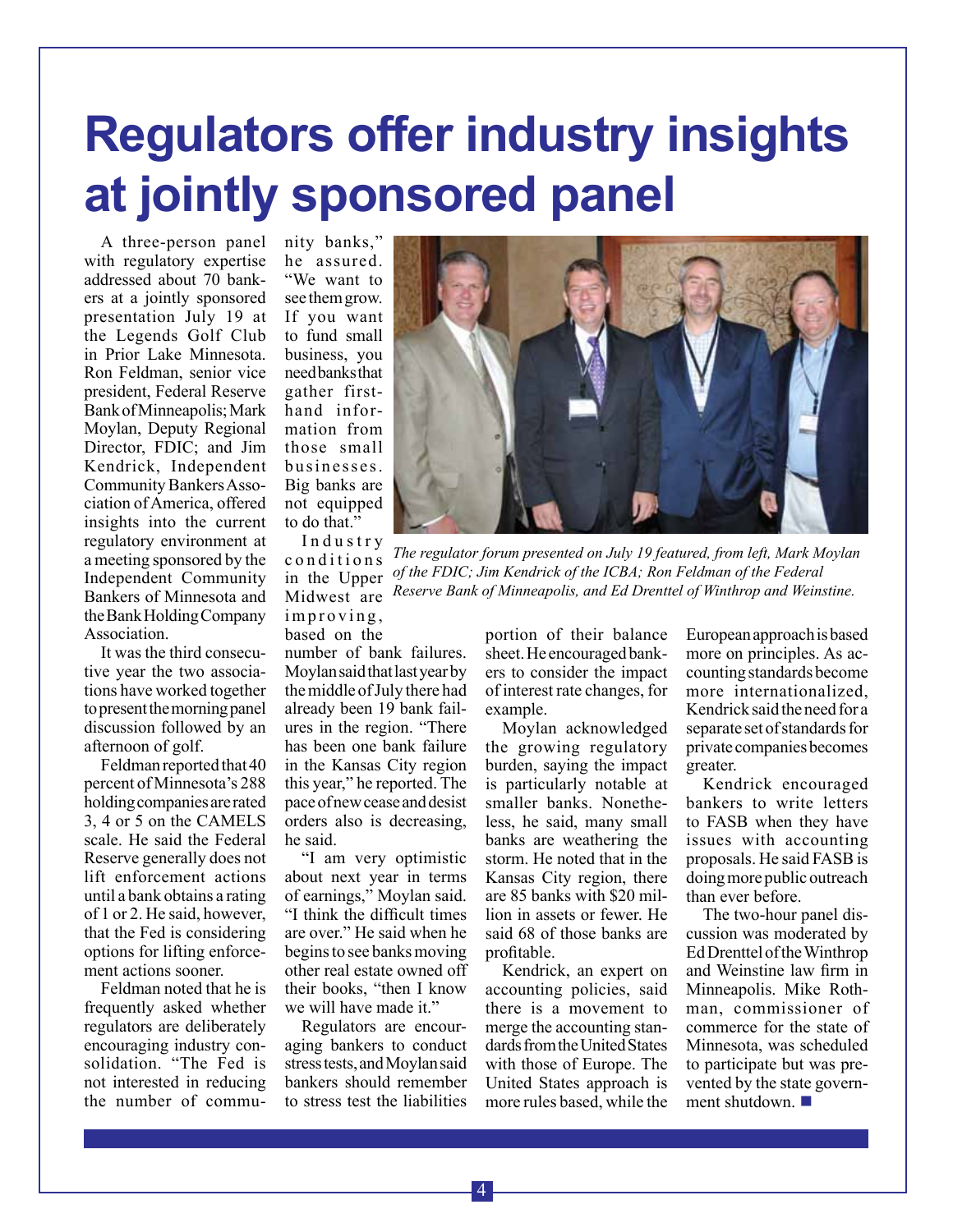

**The Bank Holding Company Association Fall Seminar is set for Monday and Tuesday, Oct. 3-4, 2011 at the Minneapolis Airport Marriott Hotel in Bloomington, Minn.** 



## *High Adventure for the 21st Century*

## **Feature presentations include:**

#### $\triangleright$  Investing in Your People

ED KREI, Managing Director of The Baker Group, Oklahoma City, Okla., will look at the current banking industry environment and talk about ways for bank holding company owners and managers to help their employees and their banks reach their potential in any economic environment.

## $\triangleright$  Meeting the toughest *compliance challenges head-on*

DAVID BEQUEAITH of Bequeaith Banking Solutions, Kansas City, Mo., talks about the biggest compliance headaches for holding companies, offering remedies you won't want to miss.

### $\triangleright$  It's a jungle in there

STEVEN SCHUSSLER, founder of the Rainforest Café and many other successful theme restaurants around the country, shares his personal story of entrepreneurial high adventure. "I give people five keys to marketing and selling ideas in today's economy," Schussler says. "I

offer vivid and original examples that inspire people to say: "If he can do it, I can too!'"

## $\triangleright$  *Industry landscape: What are the*

*issues, challenges and opportunities?*  Four industry observers will share thoughts in a no-holds-barred conversation about the current conditions. Panel participants are: JIM NOWAK, United Bankers' Bank; BEN CRAB-TREE, Oak Ridge Financial; RON FELDMAN, Federal Reserve Bank of Minneapolis, and RANDY NEWMAN, president and CEO, Alerus Corp., Grand Forks, N.D.

### w *Plus, FIVE breakout sessions:*

- Risk management for the holding company
- Strategic planning
- Investment strategies
- Liquidity planning
- Tax update.

 $\triangleright$  Monday night entertainment by ComedySportz, improvisation that will have you laughing and thinking at the same time!

## **Register online at www.theBHCA.org or call 1-800-813-4754**

## Minneapolis Airport Marriott Hotel

2020 East American Blvd., Bloomington, MInn. Tel. 952-854-7441. Call to reserve your hotel room before Sept. 9 to get your discounted room rate.

## *What to bring to the the BHCA Fall Seminar:*

YOUR DIRECTORS. Directors of member institutions get a special discounted rate on seminar registration

### Business cards.

BHCA seminars are known for the best industry networking available. Meet other bank owners throughout the Upper Midwest.

## Your spouse.

The Seminar hotel is located across the street from the world famous Mall of America.

## **Registration Fees:**

**Members and guests:** Monday evening…\$75 Tuesday seminar…\$225

**Directors from member institutions:** Monday evening…\$50 Tuesday seminar..\$125

**Non-members:** Monday evening…\$125 Tuesday seminar…\$325

#### Bank Holding Company Association 7400 Metro Blvd., No. 217 Minneapolis, MN 55439 Tel. 952-835-2248 or 800-813-4754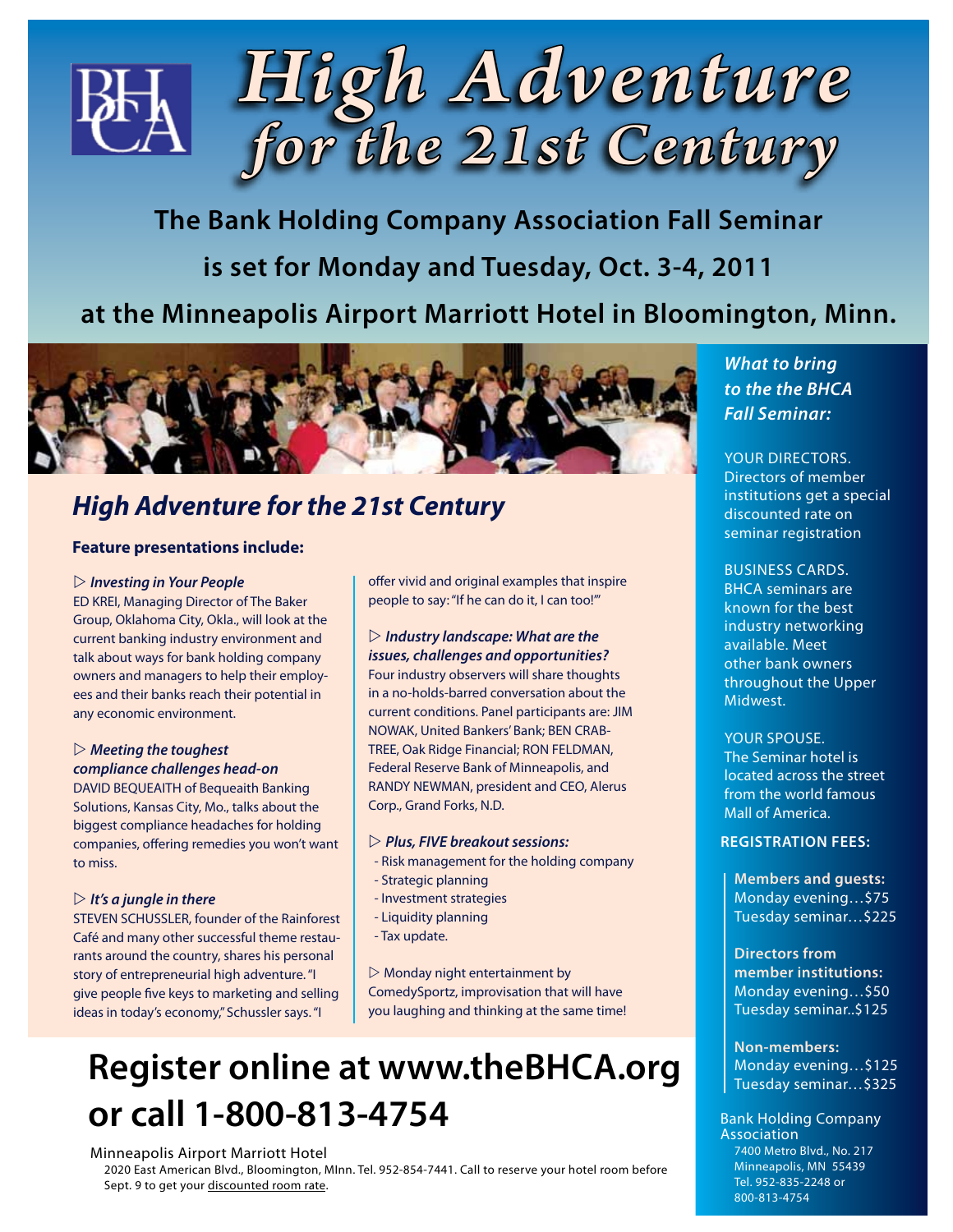# **Fed sees signs of progress in region's banking conditions**

Profits and growth remain weak at Minnesota banks, but conditions are slowly improving, according to a Federal Reserve Bank of Minneapolis report on second quarter industry performance. Conditions also are slowly improving at banks in North Dakota and South Dakota. Asset quality improved at Montana banks, while measures of earnings are mixed and growth remains weak.

"Banking conditions in Minnesota improved at a gradual pace in the second quarter," said Ron Feldman, senior vice president for Supervision, Regulation and Credit at the Federal Reserve Bank of Minneapolis. "There was a small improvement in overall asset quality, but critical metrics like earnings and loan growth remain weak. This quarter was better than last quarter, but the pace of improvement remains slow."

Asset quality improved overall and was similar to the previous quarter for commercial real estate loans and loans to finance construction and land development. However, asset quality measures in Minnesota were worse than those in the country overall.

Measures of earnings increased slightly for Minnesota banks, but remain around the same level as in the nation. The year-

over-year change in the amount of outstanding loans for Minnesota banks was nearly negative 5 percent. The same figure for the nation was about negative 2 percent.

"Banking conditions in North Dakota continued to improve," Feldman said. "There was gradual improvement across a variety of metrics, including critical areas like earnings and loan growth, where key measures deteriorated in recent years. North Dakota banks fared well compared with the rest of the nation when conditions weakened, and they continue to do so as banking conditions recover."

Asset quality improved overall despite a slight increase in past-due commercial real estate loans at the median North Dakota bank. The performance of commercial real estate lending and loans to finance construction and land development deteriorated in North Dakota as in the rest of the country in recent years. However, overall asset quality—as measured by bad loans compared to lossabsorbing resources—remains much better in North Dakota (at 10 percent) than in the United States (at 15 percent).

The median total riskbased capital ratio at North Dakota banks fell just below 13.5 percent. Alternative

| <b>Upper Midwest Holding Companies</b><br>No. of holding No. w/assets<br>$companies$ > \$1 billion |     |    |
|----------------------------------------------------------------------------------------------------|-----|----|
|                                                                                                    |     |    |
| Minnesota                                                                                          | 288 | 10 |
| North Dakota                                                                                       | 73  | 3  |
| South Dakota                                                                                       | 58  | 5  |
| Montana                                                                                            | 54  | 3  |
| Wisconsin                                                                                          | 205 |    |
| lowa                                                                                               | 252 | 12 |
| <b>Total</b>                                                                                       | 930 | 40 |

measures of capital did improve in the most recent quarter, but have fallen slightly in North Dakota over the past few years.

Feldman said conditions also improved in South Dakota. "There was an improvement in overall asset quality and earnings, but loan growth remained negative. South Dakota banks stand out for better asset quality and earnings relative to the rest of the nation," he said.

Asset quality improved overall in South Dakota, and the state's banks have mostly avoided the problems with loans to finance commercial real estate and construction and land development that have troubled many of the nation's banks. Median measures of problem loans were just half as much in the state as in the nation as a whole.

While South Dakota banks' roughly 1 percent median return on average assets was lower than in

years past, it compares favorably to the 0.74 percent national rate. The year-over-year change in the amount of outstanding loans for South Dakota banks was negative 0.75 percent.

Asset quality measures in Montana banks showed marked improvement. Nonetheless, overall asset quality concerns and problems with commercial real estate loans were worse in Montana than in the country as a whole. The direction of earnings was less clear. Despite an improvement in the median net interest margin, the return on average assets fell from the previous quarter.

There was improvement in the capital and liquidity position of Montana banks. Total risk-based capital increased by less than half a percentage point to about 16 percent. Banks in Montana increased their use of stable funding.  $\blacksquare$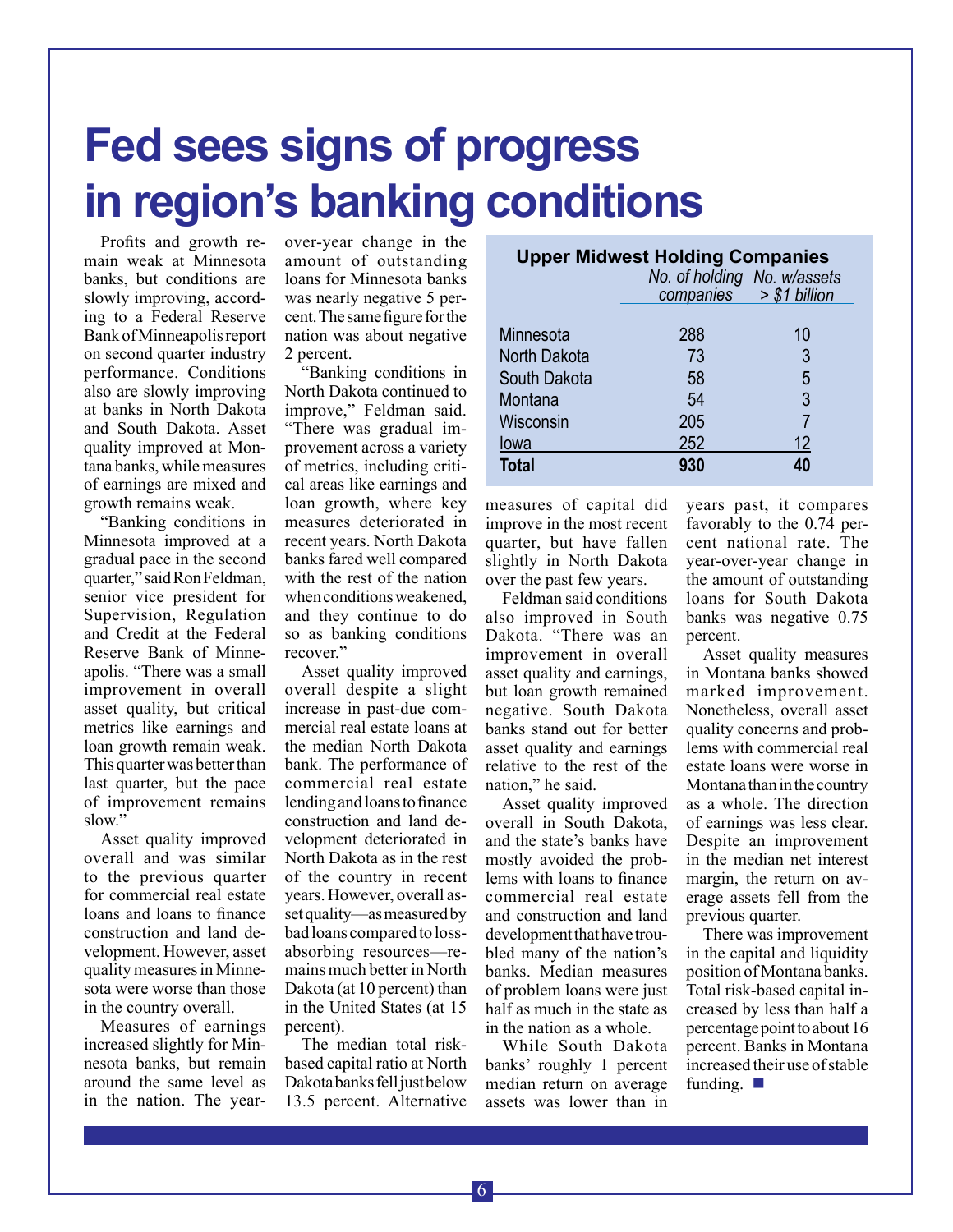# **Federal Reserve hosts informative meeting for holding company bankers**

The Bank Holding Company Association enjoys a solid relationship with the primary regulator of holding companies in this region, the Federal Reserve Bank of Minneapolis. Federal Reserve Bank officials recently invited members of the BHCA Board of Directors to participate in a dialogue session at the Fed's downtown Minneapolis headquarters. Members of the Minnesota Bankers Association and the Independent Community Bankers of Minnesota also were invited to participate.

The July 27 meeting was hosted by Maryann Hunter, deputy director of the Division of Supervision and Regulation at the Board of Governors. She offered a number of observations about the current condition of the banking industry:

The level of problem assets is still high but coming down, or at least stabilizing, she said. The smallest banks have the smallest levels of problem assets. The percentage of banks losing money is declining from the 2008 high.

Federal Reserve examiners are looking closely at the level of funds in the loan loss reserve relative to problem assets, she said. "We have seen a reduction in provisioning, but we are not at a place where we can stop contributing to reserves altogether," Hunter said. "We also are looking at levels of real estate concentrations."

The Fed recently completed a study of 1- and 2-rated banks, going back to 2005. These banks typically had lower levels of leverage, higher levels of capital, diverse loan portfolios with no areas of concentration, and they generally produced average earnings.

Hunter explained that the Federal Reserve is working hard to improve communications with bankers. She said this meeting was an example of its outreach efforts, in addition to the

formation of a new community depository institutions advisory committee, and a closer working relationship with the Conference of State Bank Supervisors. In addition, the Minneapolis Federal Reserve Bank has launched

a new newsletter, sent to all holding companies in the District.

She answered questions on a number of topics, posed by members of the audience, which was made up of about 50 people.  $\blacksquare$ 

## **WEBINAR**



The Bank Holding Company Association presents…

## *Risk Management from the Holding Company Perspective*

During the past few years, there have been several changes to the Bank Holding Company Supervision Manual; this webinar will address those changes and what holding company officers can do to respond. We will also consider the impact of the Dodd-Frank Act, interest rate risk management, capital planning/plans including payment of dividends, model risk management, and technology security planning.

Presenter **Neil Falken** is a partner in the LarsonAllen accounting and consulting firm, serving hundreds of community banks and their holding companies throughout the Upper Midwest. He brings his real-world experience to these questions, sharing answers you need to successfully navigate the current regulatory climate.

This webinar is ideal for owners, senior officers, managers and others working with bank holding companies.

**Thursday, Sept. 22, 2011 ~ 10:30 a.m. to 11:30 a.m. CDT \$99 per computer (\$59 for BHCA members)**

**Register today at www.theBHCA.org**